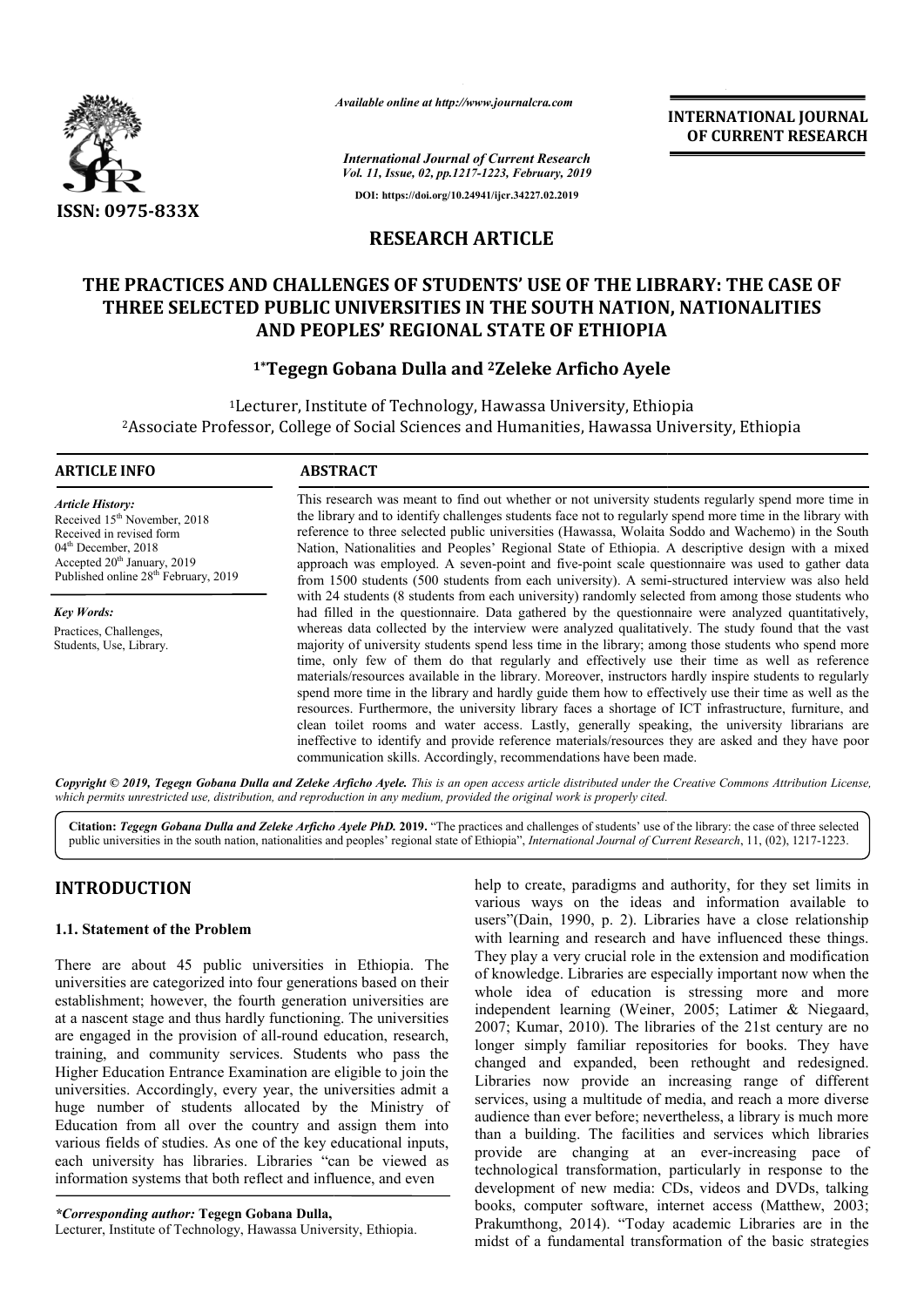they use to provide documents and the information they contain. In doing so, they are altering centuries old practice" (Lewis, 2013, p. 1). The emergence of information technology is one of the wonderful gifts of modern science and technology which has brought tremendous changes in library and information sciences. That is, globalization of information and communication technology has changed the classic library (Latimer & Niegaard, 2007; Prakumthong, 2014). Libraries today are no longer book dominated because other mediums such as microfilm, CD, DVD and other electronic platforms have become more important and the main focus of a library has shifted from collections to users. "Application of IT to library and information work has revolutionized the traditional concept of libraries from a store house of books to an intellectual information centre connoting the concept of electronic library. It has opened up a new chapter in library communication and facilitated global access to information crossing the geographical limitations" (Islam & Islam, 2006, p. 809). Thus, the concept of a library is shifting in focus from collections to connections/communication and from storage to access in order to better respond to challenges posed by an increasingly digitized and networked information-based society. Digitization, making some or all of the holdings and the services of a library available in electronic form– frequently over the Internet so that users can access them remotely, today is becoming a center stage for the collection, storage and accessibility of information in libraries (Rosenberg, 2005; McQuail, 2000; Europa press release, 2006; Gertz, 2000)*.*

Library is a place where students access reference materials and other important resources electronically or in hard copies in order to accomplish course assignments, broaden their understanding on what they are taught in the classroom and obtain knowledge on various aspects of life in general and on their areas of studies in particular, and discuss with people through the Internet on important issues including teaching and learning. As a result, this can increase students' creativity and problem solving skills in their professions in particular and in their overall life in the society. In a nutshell, library is the source of knowledge to students who are expected to achieve creativity and problem solving skills as well as achieve behavioral changes so that they would be capable citizens who are competent to give an indispensable professional and related contribution to the development of a nation. Thus, the library plays multifaceted roles to the academic success of students in particular and to quality education in general. Furthermore, when students regularly spend more time in the library, they will not have extra time to waste out of universities and thus this would protect them from mental and physical health risks, criminal acts, and a waste of money since they would not be exposed to addiction and the like. The cumulative effect of which has implications to students' academic success in particular and quality education in general. To this end, students need to regularly spend more time in the library and access reference materials and other important resources electronically or in hard copies and communicate with people through the Internet on important issues such as teaching and learning. However, there are different outlooks as to the practices and challenges of Ethiopian public universities students' use of the library. That is to say, many people from other universities across the nation whom the researchers have met at educational conferences and workshops held and colleagues of the researchers at informal discussions usually complain that students of Ethiopian public universities are not

spending more time in the library regularly. The researchers' close observation of the case as instructors and library head at Hawassa University also confirm the aforementioned outlooks. It has become quite common to see relatively good number of students in the library only during examination; students have more time to spend out of university campuses where, in most cases, there is a risk of being exposed to addiction and the like. As a result, this can affect their mental and physical health and inspiration to learn, make them take part in criminal activities, face economic crisis and the like. And thus, this can be a contributing factor to attrition rate and affect students' creativity and problem solving skills. On the other hand, there is a waste of capital and human recourses since students are not efficiently making use of the library. Thus, the cumulative effect of this on students' academic success in particular and on their future life in general as well as on the country's overall development is underscored. The people go on to discuss that there are factors which are making students not to spend more time regularly in the library and policy makers and concerned stakeholders need to work on the factors so that students would be inspired to spend more time in the library regularly and thus benefit a lot. The aforementioned problems are literature-based and logical and can be associated with the practices and challenges of students' use of the library. However, in order to come to this conclusion, the practices and challenges of students' use of the library need to be assessed through scientific study. Otherwise, it continues to be personal opinion that students are not spending more time in the library regularly due to factors making them not to do so, and thus they have extra time to waste out of university campuses and are being exposed to addiction and the like; as a result, they face various problems with implications to quality education. As far as the researchers' thoughtful survey of the research topic is concerned, nobody has so far conducted a research to study the practices and challenges of Ethiopian public universities students' use of the library.

#### **1.2 Significance of the Research**

It is believed that the findings of this research have multifaceted significances. In the first place, policy makers and concerned stakeholders may get lessons as to the practices and challenges of Ethiopian public universities students' use of the library. When concerned stakeholders work on challenges that make students not to regularly spend more time in the library and thus students regularly spend more time and efficiently exploit the resources, they can succeed academically and become competent citizens who can make professional and related contribution to the overall development of the nation. Moreover, the findings may disclose that interventions are needed by concerned stakeholders in order to inspire students to regularly spend more time in the library and efficiently exploit the resources. Besides pedagogical advantages to students, this can minimize students' time spent out of universities where, in most cases, there is a risk of being exposed to addiction which has harmful effects on students in particular and on the nation in general. Hence, this would protect students from mental and physical health risks, criminal acts, and a waste of money and thus this can play a meaningful role to quality education and development of the nation that our government has been striving for the last two decades. Lastly, the findings of this research may serve as a springboard for future researchers interested to conduct studies on related topics.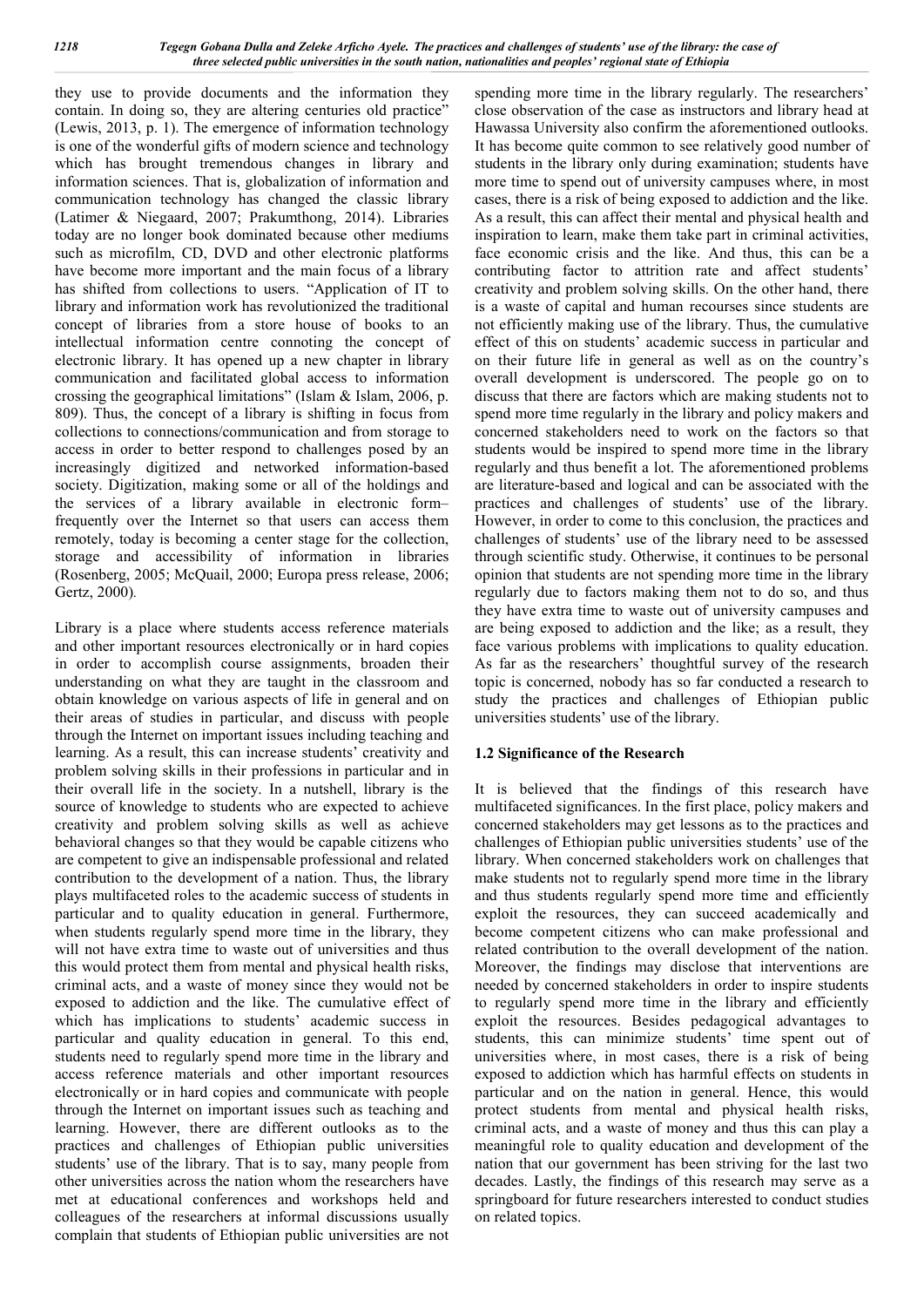#### **1.3 Objectives of the Study**

#### **1.3.1 General Objective**

The general objective of this research was to investigate the practices and challenges of university students' use of the library with reference to three selected public universities in the South Nation, Nationalities and Peoples' Regional State of Ethiopia.

#### **1.3.2 Specific Objectives**

The specific objectives of this research were to find out:

- Whether or not university students regularly spend more time in the library
- Challenges university students face not to regularly spend more time in the library

#### **1.4 Research Questions**

In order to achieve the objectives of this study, the following research questions were set:

- 1. Do university students regularly spend more time in the library?
- 2. What are the challenges that university students face not to regularly spend more time in the library?

#### **2. RESEARCH METHODOLOGY**

#### **2.1 Description of the Study Areas**

There are 10 public universities in the South Nation, Nationalities and Peoples' Regional State of Ethiopia. The universities are categorized into four generations based on their establishment; however, the fourth generation universities, 3 in number, are at a nascent stage and thus hardly functioning. The number of the first, second and third generation universities is 3, 2 and 2 respectively. For this study, Hawassa, Wolaita Soddo and Wachemo universities were selected. Hawassa University was purposefully selected for being the researcher's work place, whereas the two universities were randomly selected by drawing lots. Hawassa University, which is the first generation university, was inaugurated in 1999. It is found in Sidama Zone and situated in Hawassa City, which is located at 274.7 Km to the south of Addis Ababa. Wolaita Soddo University is the second generation university; it was launched in 2007. It is situated in Wolaita Zone and found at Wolaita Soddo Town, which is located at 328 km to the south of Addis Ababa. The inauguration of Wachemo University goes to 2009. This university is found in Hadiya Zone; it is situated in Hosanna Town, which is located at 232 km to the southwest of Addis Ababa.

#### **2.2 Study Participants and Sampling Techniques**

A total of 1500 students of the selected universities took part in this study. To this end, firstly, three batches (first, third and fourth) were randomly selected by drawing lots. Then, from each batch, three departments/programs were selected in like manner and availability sampling technique was employed to include students; that is, all the students who attended classes when the questionnaire was administered were the study participants. The researchers employed a simple random sampling because it allows a department/program and student to have equal chance of being selected so that it would be possible to generalize the findings of this study to the students of other universities across the country. According to the current placement trend of the Ministry of Education, student population does not vary from one university to another in terms of urban-rural, gender, age, learning styles, learning strategies, aptitude, and family, educational and social background.

#### **2.3 Study Design**

In order to achieve the objectives of this study, a descriptive design was employed.

*The major purpose of descriptive research is description of the state of affairs as it exists at present. In social science and business research, we quite often use the term Ex post facto research for descriptive research studies. The main characteristic of this method is that the researcher has no control over the variables; he can only report what has happened or what is happening. Most ex post facto research projects are used for descriptive studies in which the researcher seeks to measure such items as, for example, frequency of shopping, preferences of people, or similar data. Ex post facto studies also include attempts by researchers to discover causes even when they cannot control the variables. (Kothari, 2004, p. 2-3)*

#### **2.4. Instruments of Data Collection**

This research employed two instruments of data collection, namely a close-ended questionnaire and a semi-structured interview.

#### **2.4.1 Questionnaire**

A questionnaire was prepared by the researchers, and it had three parts. The first part was intended to elicit the students' relevant background. The second part was meant to find out whether or not the students regularly spend more time in the library. This part had seven-point scale and was adapted from Jung's (2006) study questionnaire intended to know weekly hours students spend on using ICTs for learning and nonlearning purposes. The third part was intended to investigate challenges students face not to regularly spend more time in the library. This part was prepared by taking ideas from the related literature and based on the objective of this research, and it had five-point scale. It had a cover page which discusses the purpose of the questionnaire and asks the participants to read the items carefully and respond honestly. The reliability of the items of the questionnaire was confirmed by Cronbach's alpha computed on the SPSS version 20. Moreover, in order to achieve its validity, the researchers' most senior colleagues were requested to comment on the questionnaire.

#### **2.4.2 Semi-structured Interview**

A semi-structured interview was prepared. The interview was meant to gather data which cannot be obtained through the questionnaire since the items were close-ended which cannot reveal details on participants' responses. A semi-structured form was chosen because, firstly, it has the characteristics of both structured and unstructured interview, each with its strengths. Second, data obtained through this form of interview are not difficult to categorize and interpret.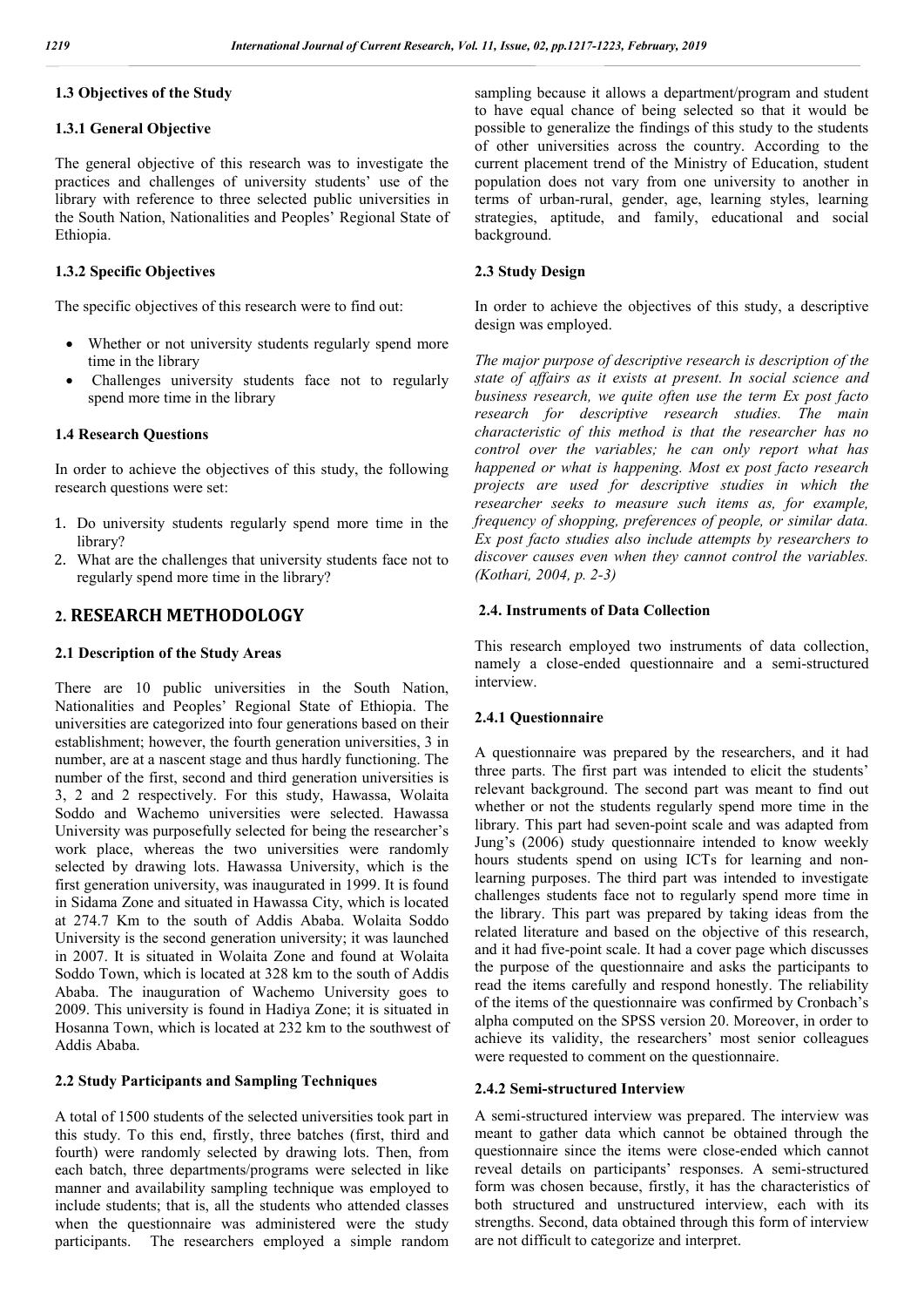Care was taken concerning language issues and sequencing of questions while preparing the interview. In order to achieve its validity, the researchers' most senior colleagues were requested to comment on the interview items.

#### **2.5 Data Collection Procedures**

The researchers obtained ethical clearance and letter of cooperation from their university and presented these to the concerned officials of each university to get permission and cooperation. Then, 3 instructors were selected at each university on the officials' recommendations to coordinate the data collection. The researchers held discussions with the selected instructors on how to coordinate the data collection. Then, the instructors were requested to distribute the questionnaire. Careful attempts were made to get the environment conducive to fill in the questionnaire and to make the non-returnable rate of the questionnaire zero. After collecting the questionnaire, at each university, interview was held with 8 students randomly selected from among those who had filled in the questionnaire. Careful attempts were made to get conducive environment for the interview. Moreover, the researchers took care of their pronunciation and pace while conducting the interview. Furthermore, the interview sessions were interactive and tape-recorded.

### **2.6 Data Management and Analysis**

Data collected were analyzed quantitatively and qualitatively. That is, data gathered by the questionnaire were manually fed to the SPSS version 20 for analysis. Different types of appropriate descriptive statistics were employed to describe the practices and challenges of the students' use of the library. Data collected by the interview were analyzed qualitatively. To be specific, similar responses of each item were categorized together in themes and the results were discussed by quoting some utmost concepts directly. Lastly, implications were drawn based on the views of the majority of the respondents. The results of the questionnaire and that of the interview were triangulated. "Many researchers take a pragmatic approach to research and use quantitative methods when they are looking for breadth, want to test a hypothesis or want to study something quantitative. If they are looking for depth and meaning, they will prefer to use qualitative methods" (Muijs, 2004, p. 11).

## **3. RESULTS AND DISCUSSION**

The Table 1 shows students' responses regarding total hours they spend every week in the university library for learning and non-learning purposes. That is, 68 (4.53%) of the respondents said that they do not spend even an hour in the university library for learning purposes. It is also indicated that 153 (10.2%) of them spend below an hour; a good number of them (182, 12.13%) spend 1-2 hours; the majority of the respondents, 713 (47.53%), spend 3-5 hours; 163 (10.87%) of them spend 6-10 hours; the remaining  $142$  (9.47%) & 79 (5.27%) of them spend 11-15 hours & 16-20 hours respectively. Regarding non-leaning purposes, the table shows that only 39  $(2.6\%)$  and 66  $(4.4\%)$  of the respondents do not spend even an hour & spend below 1 hour respectively; 143 (9.53%) of them spend 1-2 hours. The majority of the participants, 540 (36%), spend 3-5 hours; 492 (32.8%) of them spend 6-10 hours; the remaining 177 (11.8%) & 43 (2.87%) of the respondents spend 11-15 hours  $\&$  16-20 hours respectively.

Thus, it can be said that the vast majority of the students hardly visit the university library for academic and non-academic purposes. Table 2 below shows students' responses to the items related to challenges they face not to regularly spend more time in the university library. To begin with, 631  $(42.06\%) \& 720$   $(48\%)$  of the respondents, which is the majority of the participants, expressed their strong agreement and agreement respectively that their university instructors do not encourage them to regularly spend more time in the library; only 6 (0.4%) of the respondents did not decide, whereas 105  $(7%)$  & 38  $(2.54%)$  of the respondents disagree and strongly disagree respectively. It is also depicted that 711 (47.4%)  $\&$ 580 (38.67%) of the students, which is the majority, strongly agree and agree respectively to the second item which is intended to investigate whether or not their instructors inform them the benefits of regularly spending more time in the library; only 13 (0.86%) of them could not decide  $\&$  145 (9.67%) of them disagree and the remaining 51 (3.4%) of the respondents strongly disagree. The table also shows that 503 (33.53%) of the students strongly agree that their university instructors do not guide them how to effectively exploit resources in the library; the majority of them, 845 (56.34%), agree whereas the remaining 152 (10.13%) of them disagree with this idea. As depicted in Table 2, 163 (10.87%) of the students expressed their strong agreement and 284 (18.93%) of them expressed their agreement to the fourth item which says "Our university instructors do not give us list of reference materials available in the library", whereas a good number of respondents, 653 (43.53%), disagree and the remaining 400 (26.67%) of them strongly disagree with this idea. It is also indicated in the table that a good number of respondents, 446 (29.73%), strongly agree and the majority of them, 593 (39.53%), agree with the idea of the fifth item which states that their university instructors do not give them assignments/projects which push them to read more resources in the library; the remaining 283 (18.87%) & 178 (11.87%) of them disagree and strongly disagree with this idea respectively. The sixth item was intended to investigate whether or not their university instructors conduct exams which do not push them to read more resources in the library; that is, the exams focus on handouts they are given by the instructors.

To this item, 451 (30.06%) of them said 'strongly agree'; 641 (42.74%) of them said 'agree'; 11 (0.73%) of them did not decide; 281 (18.74%) of them responded 'disagree'; the remaining 116 (7.73%) of them expressed their strong disagreement. Hence, the above results imply that instructors of the universities hardly encourage students to regularly spend more time in the library, inform them the benefits of spending more time in the library regularly, guide them how to effectively exploit resources in the library, give them assignments/projects which push them to read more resources in the library and conduct exams which push them to read more resources in the library (the exams focus on handouts the students are given by the instructors). This finding partially coincides with Lindgren's (2007) findings. As indicated in the table, 140 (9.33%) & 303 (20.2%) of the respondents expressed their strong agreement and agreement respectively to the seventh item which says "Our university libraries are not conducive (in terms of silence, temperature, seats, cleanness, etc.) to spend more time for academic and non-academic purposes", whereas an insignificant number of respondents (22, 1.47%) could not decide. It is depicted that the majority of the respondents (643, 42.87%) disagree and the remaining good number of students (392, 26.13%) strongly disagree with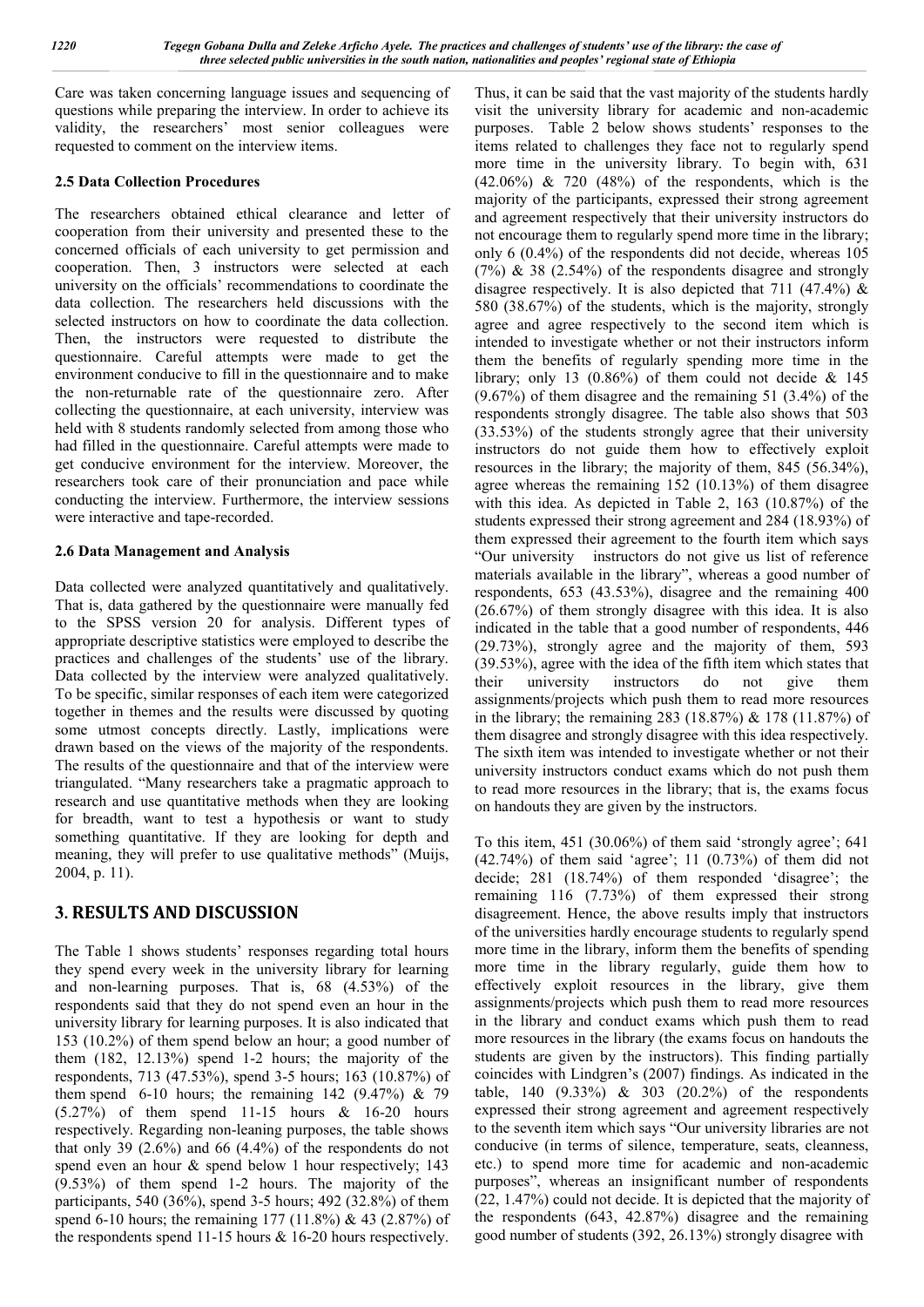#### **Table 1. Students' responses regarding total hours they spend every week in the university library for learning and non-learning purposes**

| No | Item                                                                                               | Response     |               |              |              |              |               |               |  |
|----|----------------------------------------------------------------------------------------------------|--------------|---------------|--------------|--------------|--------------|---------------|---------------|--|
|    |                                                                                                    | Do not spend | Below 1 hour  | 1-2 hours    | 3-5 hours    | $6-10$ hours | $11-15$ hours | $16-20$ hours |  |
|    |                                                                                                    |              |               |              |              |              |               |               |  |
|    | How many hours do you spend every<br>week in the university library for<br>learning purposes?      | 68 (4.53%)   | $153(10.2\%)$ | 182 (12.13%) | 713 (47.53%) | 163(10.87%)  | 142 (9.47%)   | 79 (5.27%)    |  |
| 2  | How many hours do you spend every<br>week in the university library for non-<br>learning purposes? | $39(2.6\%)$  | 66 (4.4%)     | 143 (9.53%)  | 540 (36%)    | 492 (32.8%)  | $177(11.8\%)$ | 43 $(2.87%)$  |  |

#### **Table 2. Students' responses to the items related to challenges they face not to spend more time in the university library**

|                |                                                                                                                                                                         | Response              |               |                |              |                      |  |
|----------------|-------------------------------------------------------------------------------------------------------------------------------------------------------------------------|-----------------------|---------------|----------------|--------------|----------------------|--|
| No.            | Item                                                                                                                                                                    | <b>Strongly Agree</b> | Agree         | Undecided      | Disagree     | Strongly<br>Disagree |  |
| $\mathbf{1}$   | Our university instructors do not encourage us to regularly spend more<br>time in the library.                                                                          | $631(42.06\%)$        | 720 (48%)     | $6(0.4\%)$     | 105(7%)      | 38 (2.54%)           |  |
| $\overline{c}$ | Our university instructors do not inform us the benefits of regularly<br>spending more time in the library.                                                             | $711(47.4\%)$         | 580 (38.67%)  | $13(0.86\%)$   | 145(9.67%)   | 51 $(3.4\%)$         |  |
| 3              | Our university instructors do not guide us how to effectively exploit<br>resources in the library.                                                                      | 503(33.53%)           | 845 (56.34%)  |                | 152(10.13%)  | ÷,                   |  |
| $\overline{4}$ | Our university instructors do not give us list of reference materials<br>available in the library.                                                                      | 163(10.87%)           | 284 (18.93%)  |                | 653 (43.53%) | 400 (26.67%)         |  |
| 5              | Our university instructors do not give us assignments/projects which push<br>us to read more resources in the library.                                                  | 446(29.73%)           | 593 (39.53%)  |                | 283 (18.87%) | 178 (11.87%)         |  |
| 6              | Our university instructors conduct exams which do not push us to read<br>more resources in the library; the exams focus on handouts we are given<br>by the instructors. | 451(30.06%)           | 641 (42.74%)  | 11(0.73%)      | 281 (18.74%) | 116(7.73%)           |  |
| 7              | Our university libraries are not conducive (in terms of silence,<br>temperature, seats, cleanness, etc.) to spend more time for academic and<br>non-academic purposes.  | $140(9.33\%)$         | $303(20.2\%)$ | 22(1.47%)      | 643 (42.87%) | 392 (26.13%)         |  |
| 8              | Our university libraries have a shortage of reading materials relevant to<br>my area of study or for accomplishing our course works/assignments or<br>projects.         | 212(14.13%)           | 307 (20.47%)  | 109(7.27%)     | 780 (52%)    | 92 (6.13%)           |  |
| 9              | Our university libraries have a shortage of non-academic reading<br>materials.                                                                                          | $181(12.06\%)$        | 262 (17.47%)  | 68 (4.53%)     | 701 (46.73%) | 288(19.2%)           |  |
| 10             | Our university libraries do not have adequate ICT infrastructure to access<br>academic and related resources.                                                           | 498(33.2%)            | 670 (44.67%)  | $21(1.4\%)$    | 203(13.53%)  | $108(7.2\%)$         |  |
| 11             | Our university libraries have a shortage of furniture such as chairs, tables,<br>etc.                                                                                   | 501 (33.4%)           | 683 (45.54%)  |                | 188 (12.53%) | 128 (8.53%)          |  |
| 12             | Our university libraries have no adequate and clean toilet rooms to use.                                                                                                | 806 (53.73%)          | 601(40.07%)   | $\Box$         | 60(4%)       | $33(2.2\%)$          |  |
| 13             | Our university libraries have no adequate and clean water access.                                                                                                       | 779 (51.93%)          | 608(40.53%)   |                | 73 (4.87%)   | 40 (2.67%)           |  |
| 14             | Our university libraries are not opened on time.                                                                                                                        | 59 (3.93%)            | 78 (5.2%)     | 55 (3.67%)     | 623 (41.53%) | 685 (45.67%)         |  |
| 15             | Our university libraries do not respect closing hours.                                                                                                                  | 73 (4.87%)            | 85 (5.67%)    | 92 (6.13%)     | 601 (40.06%) | 649 (43.27%)         |  |
| 16             | Materials/resources found in our university libraries are not arranged<br>properly in order to easily identify them.                                                    | 420 (28%)             | 605 (40.33%)  | 43 (2.87%)     | 331 (22.07%) | 101(6.73%)           |  |
| 17             | Our university libraries are not safe especially in the evening (in terms of<br>light, guard, etc.).                                                                    | 463 (30.87%)          | 680 (45.33%)  | $\overline{a}$ | 205 (13.67%) | 152(10.13%)          |  |
| 18             | Our university librarians mistreat us.                                                                                                                                  | 190 (12.67%)          | 273 (18.2%)   | 17(1.13%)      | 513 (34.2%)  | 507 (33.8%)          |  |
| 19             | Our university librarians are not cooperative to help us how to find<br>materials we need.                                                                              | 181 (12.07%)          | 261 (17.4%)   | 13(0.87%)      | 560 (37.33%) | 485 (32.33%)         |  |
| 20             | Our university librarians are ineffective to identify and provide us<br>materials we ask them.                                                                          | 330 (22%)             | 401 (26.74%)  | 137 (9.13%)    | 411 (27.4%)  | 221 (14.73%)         |  |
| 21             | Our university librarians have poor communication skills.                                                                                                               | 480 (32%)             | 546 (36.4%)   | 79 (5.27%)     | 301 (20.06%) | 94 (6.27%)           |  |
| 22             | My knowledge regarding the benefits of spending more time in the library<br>is limited.                                                                                 | 68 (4.53%)            | 43 (2.87%)    |                | 680 (45.33%) | 709 (47.27%)         |  |
| 23             | I have no interest to spend more time in the library because I want to relax<br>in the university campus as well as out of campus.                                      | 343 (22.87%)          | 450 (30%)     | $22(1.46\%)$   | 321 (21.4%)  | 364 (24.27%)         |  |
| 24             | I have adequate and relevant materials/resources on my computer/laptop<br>and that is why I do not spend more time in the library.                                      | 80 (5.33%)            | $111(7.4\%)$  |                | 620 (41.33%) | 689 (45.94%)         |  |

this idea. It is also indicated that 212 (14.13%) of the respondents showed their strong agreement that their university libraries have a shortage of reading materials relevant to their area of study or for accomplishing their course works/assignments or projects; 307 (20.47%) of them agree, whereas 109 (7.27%) of them could not decide; the vast majority of them (780, 52%) expressed their disagreement and the remaining small number of them (92, 6.13%) strongly disagree. The ninth item was meant to see whether or not the university libraries have a shortage of non-academic reading materials, and to this item 181 (12.06%) & 262 (17.47%) of the students said that they strongly agree and agree respectively, whereas a small number of respondents (68, 4.53%) did not decide; the majority of them, 701 (46.73%), expressed their disagreement and the remaining 288 (19.2%) of the respondents strongly disagree with this idea. It is also

depicted that a good number of respondents, 498 (33.2%), strongly agree with the idea that their university libraries do not have adequate ICT infrastructure to access academic and related resources; the majority of the respondents, 670 (44.67%), agree with this idea; 21 (1.4%), 203 (13.53%) & 108 (7.2%) of the respondents replied 'undecided', 'disagree' & 'strongly disagree' respectively. The table also shows that a good number of respondents (501, 33.4%) strongly agree that their university libraries have a shortage of furniture such as chairs, tables, etc.; the majority of them expressed their agreement; 188 (12.53%) of them disagree and the remaining 128 (8.53%) of them strongly disagree. It is also indicated that the majority of the respondents (806, 53.73%) strongly agree with the twelfth item which states that the university libraries have no adequate and clean toilet rooms to use, while 601 (40.07%) of the respondents agree with this idea. The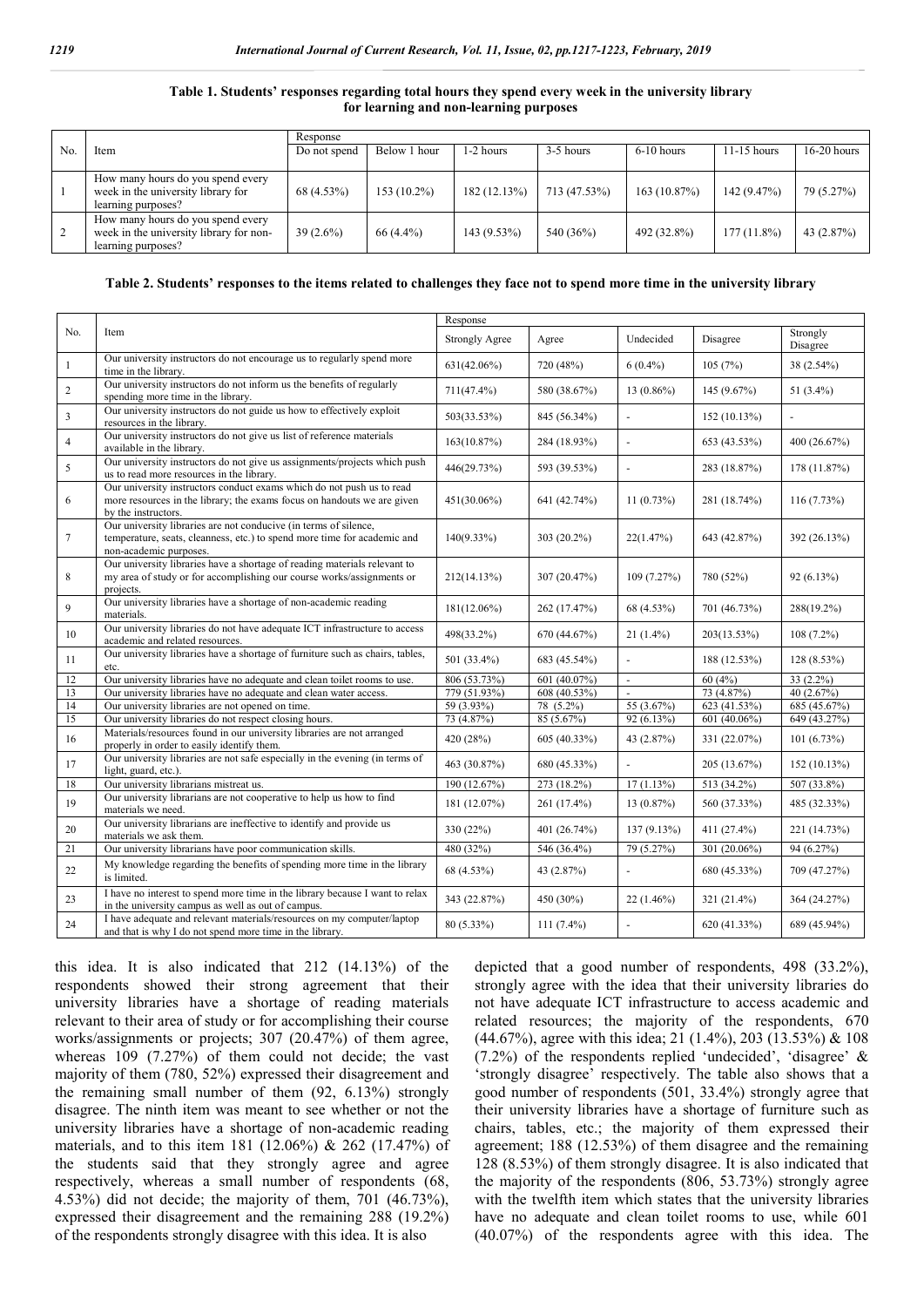remaining 60 (4%)  $\&$  33 (2.2%) of the respondents, which is a small number, disagree and strongly disagree with this idea respectively. To Item 13 which was meant to know whether or not the university libraries have no adequate and clean water access, the majority of them (779, 51.93%) said that they strongly agree and 608 (40.53%) of them agree; 73 (4.87%) of them disagree and the remaining 40 (2.67%) of the respondents strongly disagree. To Item 14 which states that the university libraries are not opened on time, it is responded 'strongly agree', 'agree' & 'undecided' by 59 (3.93%), 78 (5.2%) & 55  $(3.67%)$  of the students respectively whereas 623 (41.53%) & 685 (45.67%) of the participants, which is the majority, said 'disagree' and 'strongly disagree' respectively. In like manner, to the fifteenth item which states that the university libraries do not respect closing hours, it is depicted that 73 (4.87%), 85  $(5.67%)$  & 92  $(6.13%)$  of the respondents strongly agree, agree and could not decide respectively; 601(40.06%) and 649 (43.27%) of them, the majority, disagree and strongly disagree respectively. It is also indicated that 420 (28%) of the respondents strongly agree that materials/resources found in their university libraries are not arranged properly in order to easily identify them; the majority of them, 605 (40.33%), agree with this idea whereas only 43 (2.87%) of them could not decide; a good number of respondents, 331 (22.07%), disagree and the remaining 101 (6.73%) of them strongly disagree.

The seventeenth item was meant to know whether or not the university libraries are not safe especially in the evening (in terms of light, guard, etc.). To this item, a good number of respondents (463, 30.87%) expressed their strong agreement and the majority of them (680, 45.33%) conveyed their agreement; 205 (13.67%) & 152 (10.13%) of the respondents disagree and strongly disagree with this idea respectively. The above results reveal that the university libraries have a shortage of ICT infrastructure to access academic and related resources, furniture such as chairs, tables, etc., clean toilet rooms to use and clean water access. Moreover, students felt that materials/resources found in the libraries are not arranged properly in order to easily identify them and the libraries are not safe especially in the evening (in terms of light, guard, etc.). In relation to this, Rosenberg (2005, p. 7) says, "An adequate ICT infrastructure with a sufficient number of networked and Internet-connected workstations is essential if a library is to offer access to e-resources and develop eservices." Items 18-21 are related to the university librarians. To begin with, Item 18 was intended to investigate whether or not the university librarians mistreat students. To this item, 190  $(12.67%)$  & 273  $(18.2%)$  of the respondents said that they strongly agree and agree respectively that their university librarians mistreat them; an insignificant number of them, 17  $(1.13\%)$ , could not decide; the majority of them, 513 (34.2%), said that they disagree and the remaining 507 (33.8%) said that they strongly disagree. To Item 19 which states that the university librarians are not cooperative to help students how to find materials they need, 181(12.07%) & 261 (17.4%) responded 'strongly agree' and 'agree' respectively, whereas an insignificant number of respondents (13, 0.87%) replied 'undecided' and 560 (37.33%) & 485 (32.33%), which is the majority, said 'disagree' and 'strongly disagree' respectively. It is also indicated in the table that 330 (22%) of the respondents replied that they strongly agree that their university librarians are ineffective to identify and provide materials they are asked; 401 (26.74%) of them agree; 137  $(9.13\%)$  of them did not decide; 411  $(27.4\%)$  of them disagree and the remaining 221 (14.73%) of them strongly disagree

with this idea. To Item 21, which says "Our university librarians have poor communication skills", 480 (32%) & 546 (36.4%) of the respondents, majority, said that they strongly agree and agree respectively while 79 (5.27%), 301(20.06%)  $\&$ 94 (6.27%) replied 'undecided', 'disagree' and 'strongly disagree' respectively. Thus, the vast majority of the students witness that, generally speaking, their university librarians are ineffective to identify and provide materials they are asked as well as they are not effective communicators. The present finding correlates with the findings of a study conducted by Lindgren (2007). In relation to this idea, Kumar (2010, p. 26) says, "Librarians need to be polite, friendly and always able to behave in a courteous, patient and tactful manner. They need to give the user their complete attention – with proper but not excessive eye contact – during the interaction. To deal with that interaction, even if it consists only of issuing a book, while simultaneously having a conversation with a colleague is extremely poor in terms of customer care." Item 22 was meant to know whether or not the students' knowledge regarding the benefits of spending more time in the university library regularly is limited, and to this item only 68 (4.53%) and 43 (2.87%) of the respondents said 'strongly agree' and 'agree' respectively, whereas 680 (45.33%) and 709 (47.27%) of the participants, which is the majority, responded 'disagree' and 'strongly disagree' respectively. Item 23 was intended to see if the students have no interest to regularly spend more time in the university library because they want to relax in the university campus as well as out of campus. To this item, 343 (22.87%) of them expressed their strong agreement; the majority of the participants, 450 (30%), conveyed their agreement while only 22 (1.46%) of the respondents did not decide. It is depicted that 321 (21.4%) and 364 (24.27%) of the participant-students responded 'disagree' and 'strongly disagree' to this idea respectively.

Lastly, Table 2 shows that to the last item which was meant to investigate if the students have adequate and relevant materials/resources on their computer/laptop and that is why they do not regularly spend more time in the university library, 80 (5.33%) and 111 (7.4%) of the respondents said that they strongly agree and agree respectively while 620 (41.33%) and 689 (45.94%) of the participant-students, which is the majority, reported that they disagree and strongly disagree respectively. The interviewee results coincide with the results of the questionnaire. The interviewees added that among those students who spend more time in the university library, only few of them regularly visit whereas most of them visit during mid-term/final examinations and if they are given course assignments. They also felt that among those students who spend more time in the library, most of them do not effectively use their time - they waste time by chatting with friends and do not read reference materials/resources available in the library they study on their own exercise books/note books. The interviewees stressed that to make students regularly spend more time in the library and efficiently exploit academic and related resources, instructors need to inform them the benefits of spending more time, guide them how to effectively exploit resources, give them assignments/projects which push them to read more resources, and conduct exams which push them to read more resources in the library (instead of conducting exams which focus on handouts students are given). Moreover, the interviewees went on to discuss that the university library should have adequate ICT infrastructure to access academic and related resources, furniture such as chairs, tables, etc. and clean toilet rooms and water access. Furthermore, they said